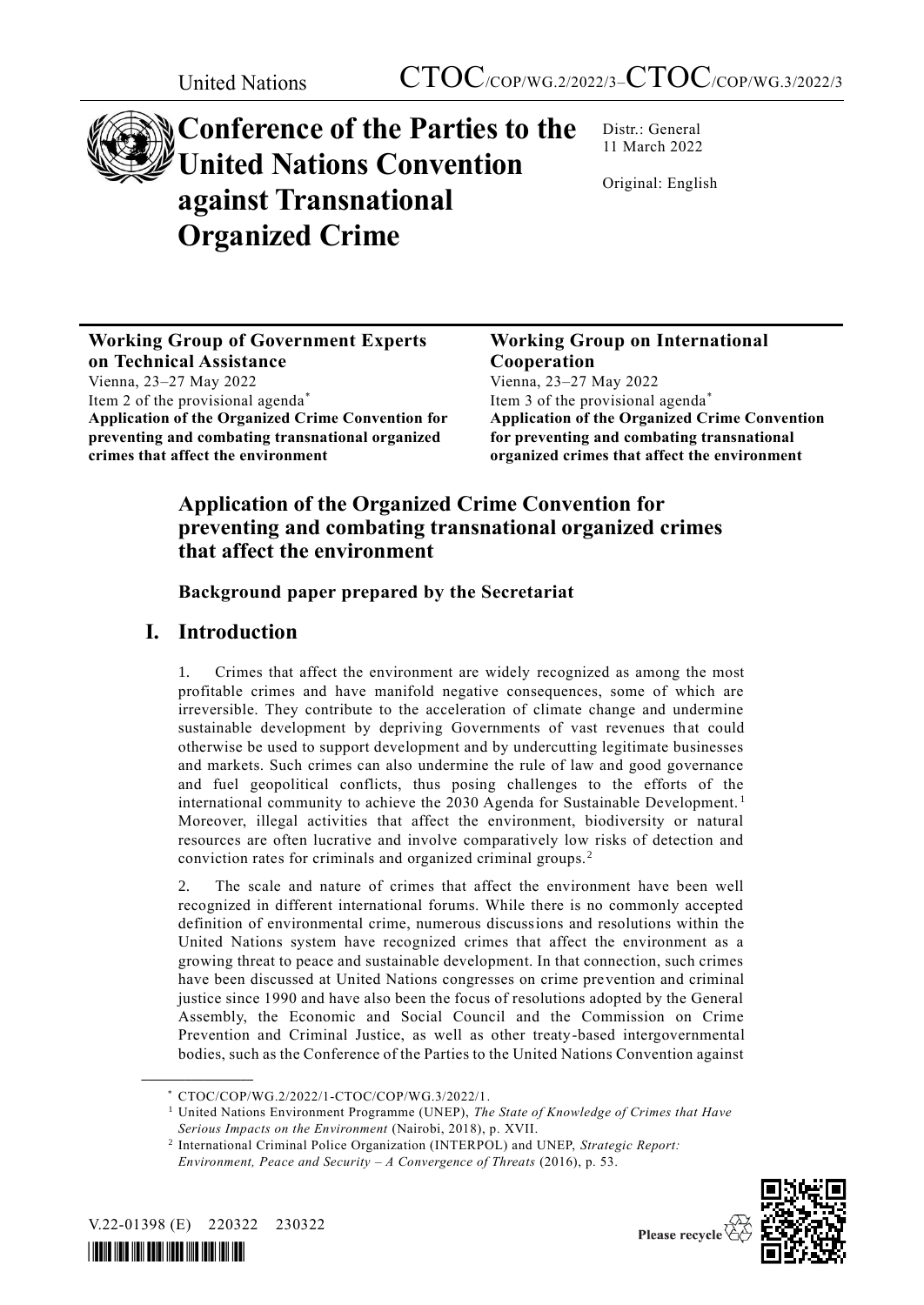Transnational Organized Crime and the Conference of the States Parties to the United Nations Convention against Corruption.

3. Two important intergovernmental processes have recently been launched and run almost in parallel, with the aim of gaining a better understanding of the efforts needed at the national, regional and global levels to combat the scale and sophistication of criminal activities that harm the environment. The first one is linked to the Commission on Crime Prevention and Criminal Justice and was mandated by the General Assembly in its resolution [76/185,](http://undocs.org/A/RES/76/185) on preventing and combating crimes that affect the environment. In the resolution, the Assembly called upon the Commission to hold during the intersessional period expert discussions on preventing and combating crimes that affect the environment in order to discuss concrete ways to improve strategies and responses to effectively prevent and combat those crimes and to strengthen international cooperation at the operational level on that matter. Pursuant to the resolution, expert discussions were held from 14 to 16 February 2022 and focused on three thematic pillars: (a) preventing crimes that affect the environment; (b) combating crimes that affect the environment; and (c) strengthening international cooperation to address crimes that affect the environment. <sup>3</sup>

4. With regard to the second process, in its resolution 10/6, the Conference of the Parties to the United Nations Convention against Transnational Organized Crime requested the Working Group of Government Experts on Technical Assistance and the Working Group on International Cooperation to hold a joint thematic discussion on the application of the United Nations Convention against Transnational Organized Crime for preventing and combating transnational organized crimes that affect the environment and to make recommendations for consideration by the Conference at its eleventh session, within their mandates, in order to promote the practical application of the Convention. Building on the aforementioned expert discussions held by the Commission, the joint thematic discussion will, for its part, on the basis of its mandate, serve two objectives: to examine and assess criminalization approaches to addressing transnational organized crimes that affect the environment, as well as issues relating to international cooperation to combat those crimes, including the practical application of the relevant provisions of the Organized Crime Convention; and to assist the two working groups in their endeavour to make pertinent recommendations for consideration by the Conference.

5. The present background paper has been prepared to substantively support the joint thematic discussion to be held by the two working groups, in accordance with Conference resolution 10/6. To that end, the paper focuses in particular on criminalization approaches and international cooperation in order to shed light on a basic affirmation contained in the resolution: that the Organized Crime Convention constitutes an effective tool and an essential part of the legal framework for preventing and combating transnational organized crimes that affect the environment and for strengthening international cooperation in this regard.

## **II. Legal responses and the protection of the environment through criminal law**

6. The scope and implementation of legal responses to crimes that affect the environment vary significantly at the local, national, regional and global levels. Since the second half of the twentieth century, environmental law has seen a significant proliferation of international texts. The legal framework governing environmental matters in international law is defined by over 500 multilateral environmental agreements and related instruments. The multilateral environmental agreements may be regional, global, sectoral or cross-sectoral in nature.

7. The lack of a universal definition of environmental crime is arguably a result of the lack of overall coherence among this tangle of supranational texts. It can also be

<sup>3</sup> See [https://indd.adobe.com/view/e041a20d-2eb1-4ff1-8167-c1c0853ee58c.](https://indd.adobe.com/view/e041a20d-2eb1-4ff1-8167-c1c0853ee58c)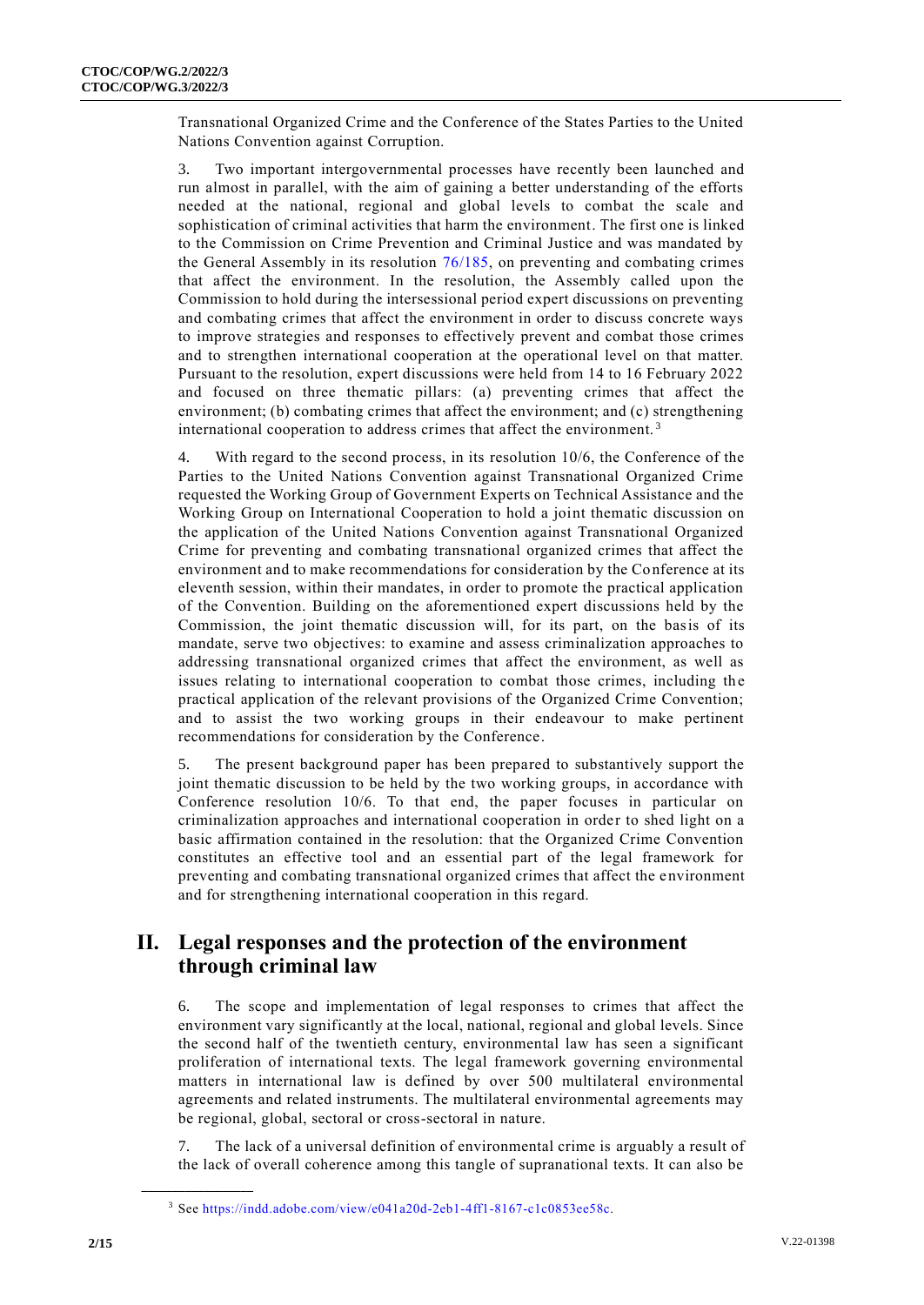attributed to the diversity of crimes that affect the environment and their interlinkages with other criminal activities, as well as the dearth of knowledge of such crimes and the low priority often accorded to them. Moreover, it has been acknowledged that the criminal enforcement dimension of the international regulatory framework for the protection of the environment has not been fully utilized. <sup>4</sup> An indicative example is the Convention on the Protection of the Environment through Criminal Law,<sup>5</sup> which was the first international convention to criminalize acts causing or likely to cause environmental damage, but which, after almost 24 years, has not yet entered into force, owing to the insufficient number of ratifications. States therefore have wide discretion in regulating and enforcing these environmental offences.

8. Deploying criminal law as a tool for environmental protection within national discretion is not as straightforward as might initially be assumed. One must overcome obstacles that are less problematic in relation to other traditional categories of offences in criminal law, for example, offences against persons, property, the public order and the State. The first challenge is that, given the huge range and diversity of environmental harms, it is very difficult to achieve, for purposes of legal certainty, the clarity and precision traditionally demanded for "mainstream" criminal offences.

9. The main stumbling block in developing a general criminal law text lies in defining in clear and precise terms, to avoid arbitrariness (principle of the legality of criminal offences and penalties), what constitutes damage to the environment, the point at which such damage becomes grave and serious (principle of necessity of punishment) and the "price" of nature (principle of proportionality of punishment). 6 Resorting to loosely defined environmental offences with a very broad scope is equally problematic, as they give executive and judicial authorities too much discretion to determine which environmentally harmful acts should or should not be subject to punishment. Not only does that conflict with the basic principles of the rule of law, but it also fails to depict clearly the particular forms of environmental harm that need to be singled out as worthy of criminal condemnation and punishment.

10. The limitations of the traditional criminal law method might be overcome, at least partially, by resorting to what are frequently referred to as regulatory criminal offences. This entails that criminal enforcement is only linked to infringements of administrative licences and licence conditions. While this licensing approach undoubtedly has immense value and makes a major contribution to environmental protection, it can be criticized as diminishing or masking the criminal nature of the most serious incidents of environmental harm. Under this approach, the criminal offence is seen and treated as a mere breach of an administrative licensing condition, rather than an inherently criminal act. As such, it avoids much of the public condemnation and moral opprobrium generally associated with the latter.<sup>7</sup>

11. By contrast, many countries have introduced a "toolbox approach", providing for remedies such as administrative fines as an alternative to the criminal law, thus allowing criminal law to play its role as *ultimum remedium*. The rationale for this approach is grounded in particular on the empirical finding that criminal sanctions have rarely been imposed in practice.<sup>8</sup>

12. The enforcement of criminal (or administrative) offences against the environment presents challenges that are not normally associated with other

<sup>4</sup> John A.E. Vervaele and Daan P. van Uhm, "Criminal justice and environmental crime: how to tackle organized crime and ecocide?", International Association of Penal Law, (n.d).

<sup>5</sup> Council of Europe, *European Treaty Series*, No. 172.

<sup>6</sup> European Committee on Crime Problems, Working paper on protecting the environment through criminal law, document CDPC(2020)9, p. 2.

<sup>7</sup> Andrea Schieber, "Environmental criminal law", Criminal Justice Notes, 20 December 2019. Available at [https://blogs.kent.ac.uk/criminaljusticenotes/.](https://blogs.kent.ac.uk/criminaljusticenotes/)

<sup>8</sup> Michael Faure, "The development of environmental criminal law in the EU and its member States", *Review of European Community and International Environmental Law*, vol. 26, No. 2 (2017), p. 145. See also Michael Faure and others, "Conclusions and recommendations", Study in the framework of the European Union Action to Fight Environmental Crime (EFFACE) research project (2016).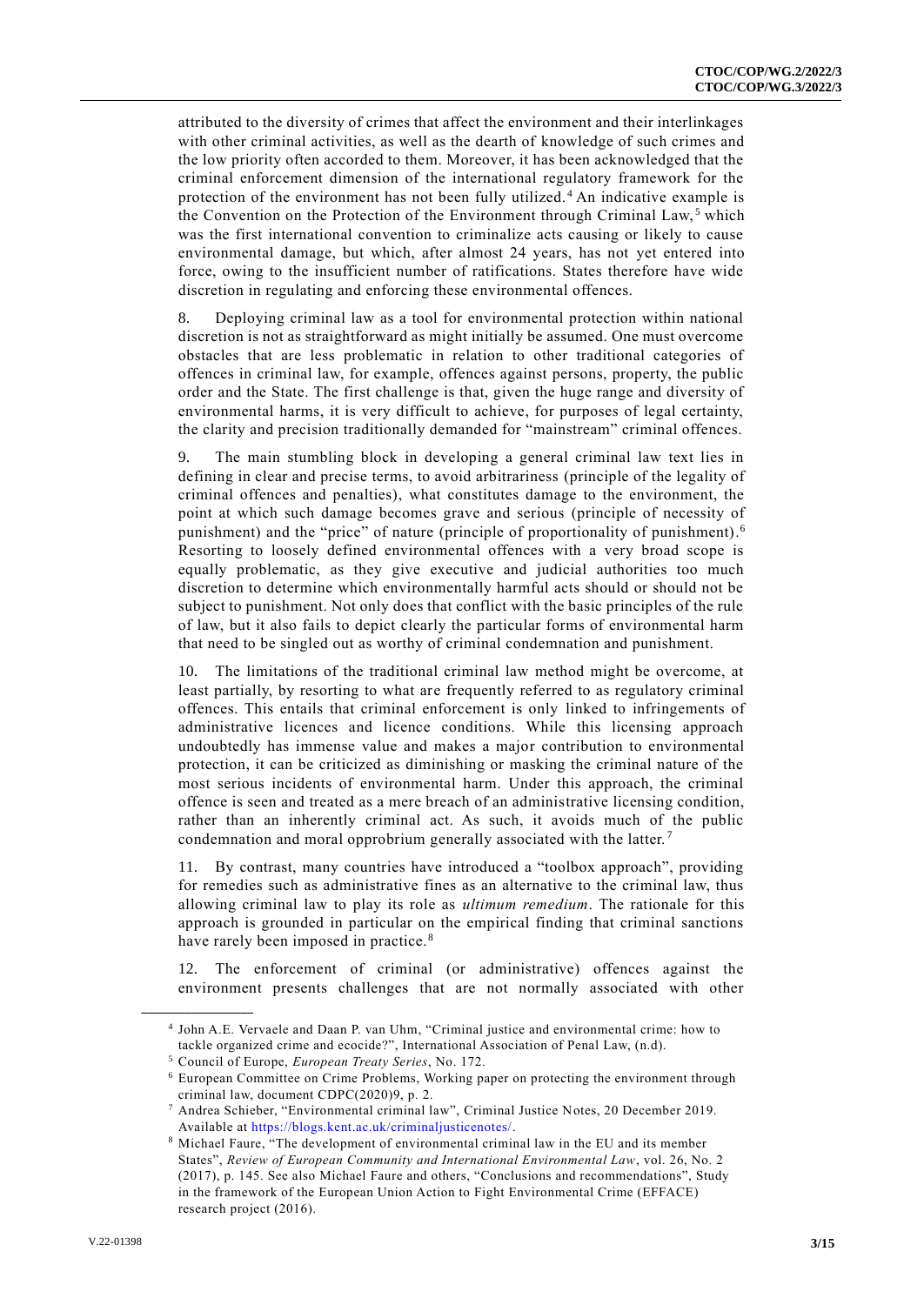traditional offences, such as offences against persons or property. Despite the wide range of risks and harms pertaining to offences that affect the environment, such offences often fail to prompt the required response from Governments and law enforcement authorities, which may be explained in part by the fact that they are often wrongly perceived as victimless crimes.

13. To address the above-mentioned challenges in using criminal law to protect the environment and to tackle the multifaceted challenges posed by crimes that affect the environment, both national and transnational, it may be necessary for criminal law mechanisms to follow an approach that is both sectoral and systemic, to cover the full range of conduct and activities that cause or may cause the most serious damage to the environment. Furthermore, a key consideration is the establishment of a clear relationship between penal provisions and the legislation that governs the management of environmental resources. This is necessary to ensure that the different pieces of legislation are interlinked, complementary and consistent. Moreover, consistency and harmonization of legislation within countries and across regions are critical to closing loopholes and preventing the displacement of crime to areas with lesser penalties. This could also improve cross-border investigations and judicial cooperation.<sup>9</sup>

14. The need to also protect the environment through criminal law has been particularly evident in the legal context of the European Union, where such protection has matured over the last 20 years, owing in particular to the jurisprudence of the Court of Justice of the European Union<sup>10</sup> and also to a legislative process that culminated in the adoption of Directive 2008/99/EC of the European Parliament and of the Council of 19 November 2008 on the protection of the environment through criminal law. <sup>11</sup> Directive 2008/99/EC expressly recognized the worthiness of the protection of the environment as a legal good through criminal law (recital 3).<sup>12</sup> Upon completion of the evaluation of Directive 2008/99/EC, which concluded that its practical impact was limited, the European Commission adopted in December 2021 a proposal for a new draft European Union directive aimed at strengthening compliance with European Union environmental laws through the introduction of new criminal offences, increased sanctions and better enforcement. <sup>13</sup>

# **III. Criminalization aspects**

**\_\_\_\_\_\_\_\_\_\_\_\_\_\_\_\_\_\_**

#### **A. In search of convergence and common denominators**

15. At the expert discussions held by the Commission on Crime Prevention and Criminal Justice in February 2022, a number of speakers highlighted the need to address the lack of global consensus on a scale for classifying the seriousness of crimes that affect the environment. A number of speakers underscored that it was crucial to jointly discuss how to codify and sanction such crimes in accordance with the principle of proportionality, as there was such a wide variety of crimes that could not be treated in a universal manner.

16. The fact that there is a diversity of domestic criminal law systems employing differing legal notions, combined with the sectoral nature of legislation i ntended to

<sup>9</sup> See also *World Wildlife Crime Report: Trafficking in Protected Species* (United Nations publication, 2020), p. 20.

<sup>10</sup> Court of Justice of the European Union, *Commission of the European Communities v. Council of the European Union*, Case C-176/03, Judgment, 13 September 2005 and Case C-440/05, Judgment, 23 October 2007.

<sup>11</sup> *Official Journal of the European Union*, L 328, 6 December 2008, pp. 28–37.

<sup>&</sup>lt;sup>12</sup> See also Chiara Perini, "The protection of the environment through criminal law" in *Environmental Loss and Damage in Comparative Law Perspective*, Barbara Pozzo and Valentina Jacometti, eds., European Environmental Law Forum Series (n.p., Intersentia, 2021), pp. 182 ff.

<sup>&</sup>lt;sup>13</sup> European Commission, Proposal for a Directive of the European Parliament and of the Council on the protection of the environment through criminal law and replacing Directive 2008/99/EC, document COM(2021) 851 final.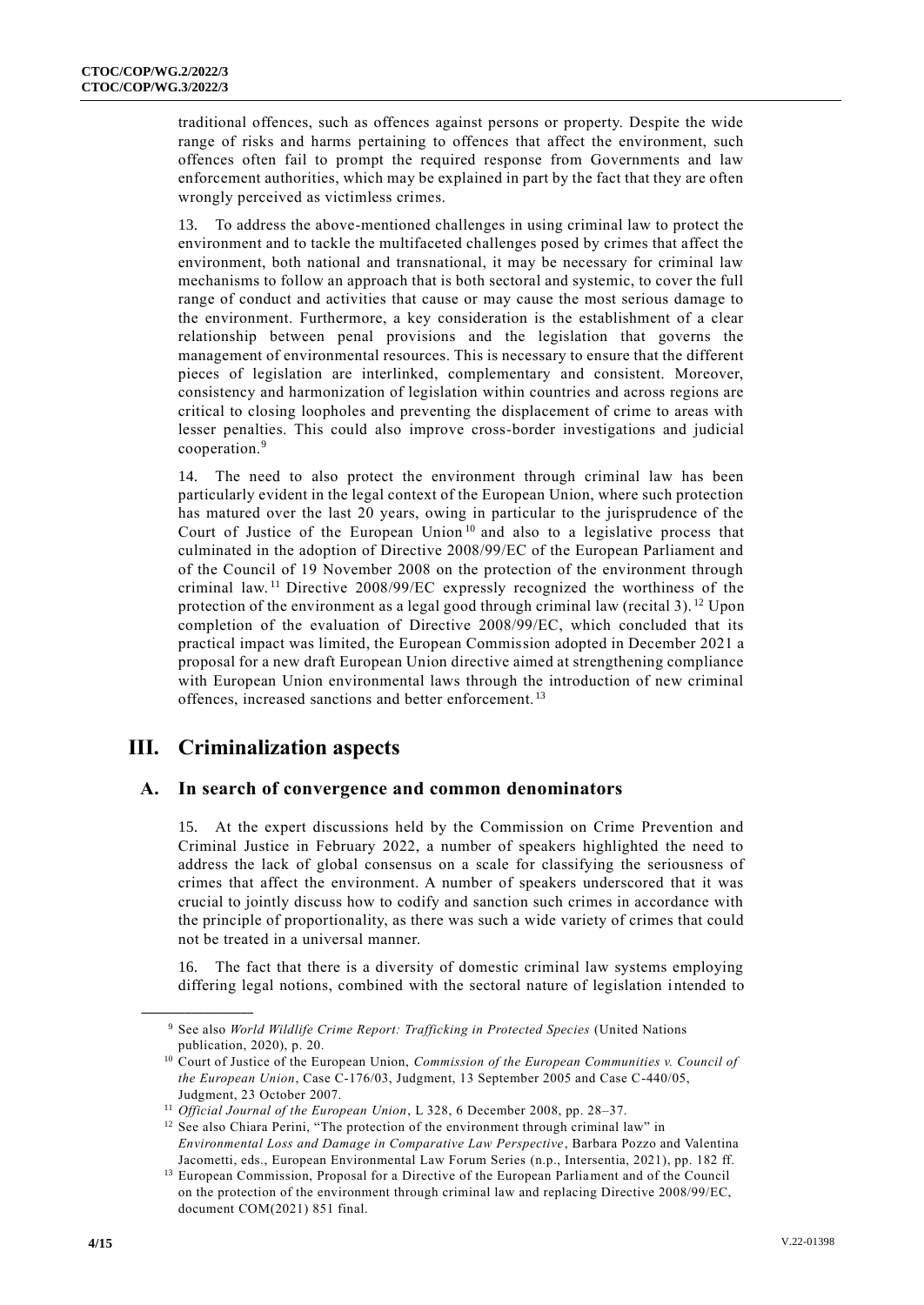cover the multiple environmental aspects at the national and international levels, makes it difficult to ensure alignment in legislative approaches. Given such normative diversity, common denominators need to be identified for achieving, to the fullest extent possible, the convergence and consistency of criminalization-based responses to today's environmental challenges and to the growth of crimes that affect the environment.

17. Such common denominators could include the following: (a) offences rega rding non-compliance of a criminal and/or administrative nature, established in accordance with specific rules and complemented by legislative schedules; (b) specific offences according to environmental sector, with a focus on illegal acts such as traffick ing and illegal possession; (c) alignment with, or adjustment of, other existing criminal offences, as appropriate, in the light of the interlinkages between crimes that affect the environment and other offences, including transnational organized crime, money-laundering and corruption; and (d) treatment of serious offences that affect the environment as "serious crimes" as defined in the Organized Crime Convention.

#### **B. Offences at the national level focusing on wildlife crime, crimes in the fisheries sector, waste trafficking and illegal mining**

18. While there are other typologies recognized at the national level, the present background paper focuses mainly on the following selected crimes that affect the environment: wildlife crime, crimes in the fisheries sector, waste trafficking and illegal mining. The complexity and often transnational nature of these crimes necessitate a multidisciplinary and incremental legislative approach designed to build upon and complement existing initiatives of the international community, including international instruments such as the Organized Crime Convention.

19. In 2018, UNODC published the *Guide on Drafting Legislation to Combat Wildlife Crime*. The objective of the guide is to assist States in their efforts to protec t wildlife by criminalizing serious wildlife-related offences and strengthening criminal justice and law enforcement capacities. To complement the guide, UNODC has also commissioned the drafting of a series of similar guides for Member States on drafting legislation to combat crimes in the fisheries sector, waste trafficking and illegal mining. The development of each of these guides progressed significantly in 2021 and they are due to be published in 2022. This initiative is part of a larger effort launche d by UNODC focused on the operational implementation of the Organized Crime Convention to prevent and combat crimes that affect the environment. States will be able to use these legislative guides as practical tools when drafting, amending or reviewing national legislation within their constitutional and legislative frameworks.

#### **Legislative schedules**

20. All of the crimes under discussion in the present section are complex and often involve different perpetrators. In order to be used effectively by courts, prosecutors and other relevant stakeholders, provisions establishing relevant criminal offences should be sufficiently clear and provide legal certainty, and should not neglect the complexity of the underlying issues. A recommended approach that can be followed in a cross-cutting and horizontal manner to achieve this balance and facilitate the coherence and consistency of legislative responses is the use of legislative schedules. Such schedules are components of and supplements to legislative instruments. They are used to provide for details that, for reasons of usability, cannot be adequately addressed in the main body of the legislation. Depending on the legal system in question, the schedules could be included in primary legislative instruments such as statutes, or subordinate or delegated legislative instruments such as regulations.

21. In the field of wildlife crime, legislative schedules may include schedules of wildlife (which form the basis of the offences related to specimens of listed species);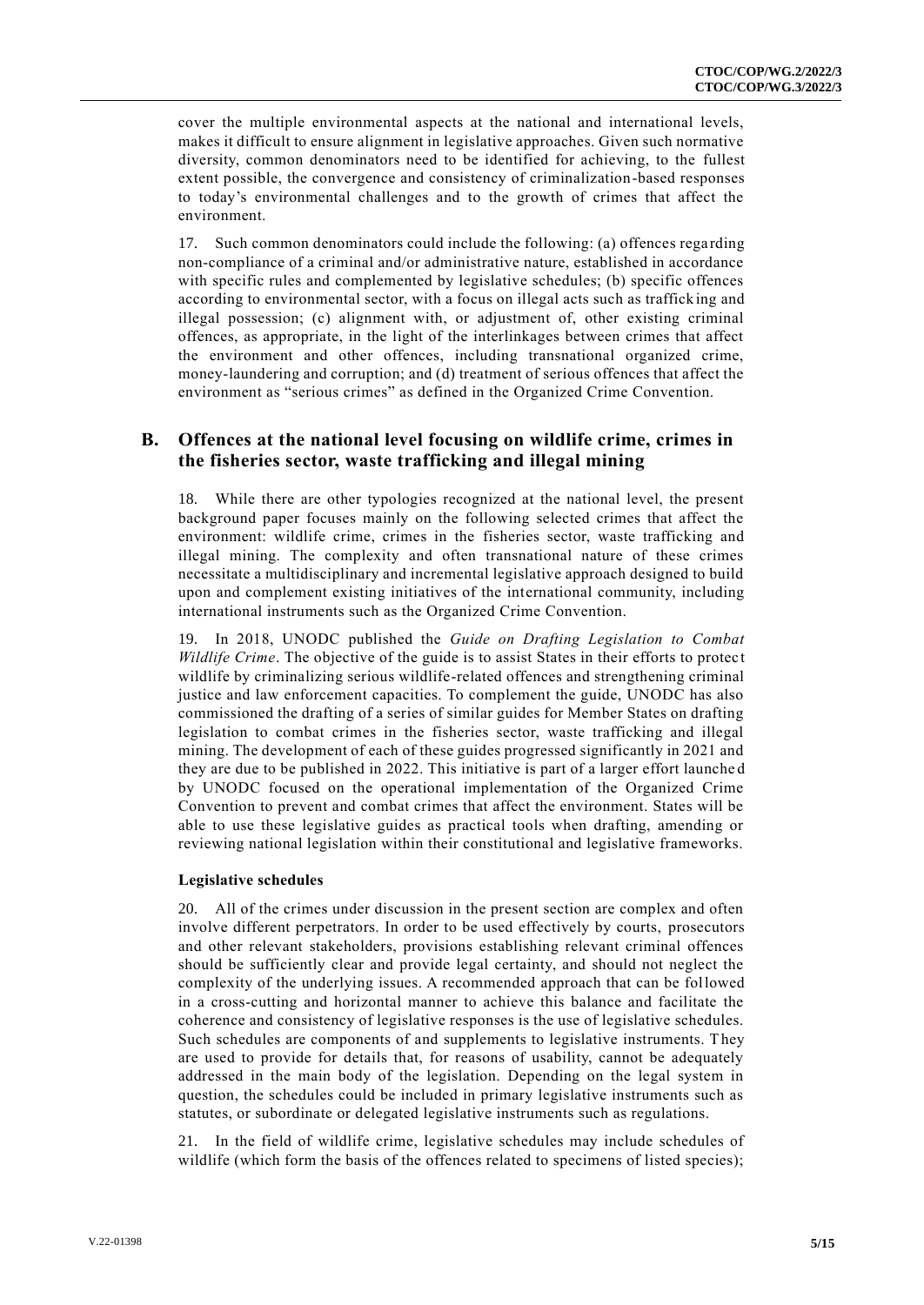schedules of prohibited and regulated weapons, devices and methods; and schedules of areas designated for protection.<sup>14</sup>

22. In relation to crimes in the fisheries sector, legislative schedules may refer to protected fish, prohibited destructive fishing practices and prohibited and regulated gear, and marine areas designated for protection. Moreover, the use of waste schedules, namely, lists of waste streams belonging to a particular category, is recommended for inclusion in primary legislative instruments on waste tra fficking. In addition, to facilitate the drafting of legislation to counter illegal mining and trafficking in metals and minerals, it is useful to classify the different types of metals and minerals into broad categories through the use of schedules.

#### **Basic offences of trafficking and illegal possession**

23. The criminalization of domestic and cross-border trafficking is an essential component of criminal laws aimed at combating crimes that affect the environment. In the field of wildlife crime, the aforementioned UNODC *Guide on Drafting Legislation to Combat Wildlife Crime* contains a model provision containing two offences of trafficking in wildlife: a basic offence and an optional addendum establishing a stronger standard for criminalization.<sup>15</sup> Similarly, the forthcoming UNODC guides on drafting legislation to combat crimes in the fisheries sector, waste trafficking and illegal mining will also include model provisions and, where appropriate, relevant optional guiding addenda on the offences of trafficking in fish and fish products, waste trafficking and trafficking in metals and minerals, respectively.

24. Another form of criminal conduct that is found as common ground in the categories of offences under discussion (with the exception of waste trafficking) and is subject to further tailor-made adjustments to fit the specificities of each category is that of illegal possession. The *Guide on Drafting Legislation to Combat Wildlife Crime* recommends two relevant model provisions, one relating to illegal possession of a specimen listed in a particular wildlife schedule and one relating to possession of a specimen obtained in contravention of the State's wildlife legislation. The rationale of the latter model provision is to avoid the proliferation of illicit markets by addressing the demand for illicit wildlife specimens, imposing liability on recipients who acquire such illicit property. In that regard, it mirrors the content of article 6, paragraph 1 (b) (i), of the Organized Crime Convention. <sup>16</sup>

25. Similar model provisions, subject to their specific context, will be recommended in the forthcoming UNODC guides on drafting legislation to combat crimes in the fisheries sector and illegal mining.

#### **C. The linkages between crimes that affect the environment and other offences**

26. At the expert discussions held by the Commission on Crime Prevention and Criminal Justice in February 2022, a number of speakers underscored that the industrial scale of crimes that affect the environment was driven by transnational organized criminal groups, and that those serious crimes did not occur in isolation, but were often associated with other serious crimes, such as money-laundering and tax evasion, fraud, violence and threats of violence, bribery and corruption.

27. In its resolution 10/6, the Conference of the Parties to the Organized Crime Convention expressed its alarm at research indicating that crimes that affect the environment had become some of the most lucrative transnational criminal activities and were often closely interlinked with different forms of crime and corruption, and

<sup>14</sup> United Nations Office on Drugs and Crime (UNODC), *Guide on Drafting Legislation to Combat Wildlife Crime* (Vienna, 2018), p. 6.

<sup>15</sup> Ibid., p. 27.

<sup>16</sup> Ibid., pp. 24–25.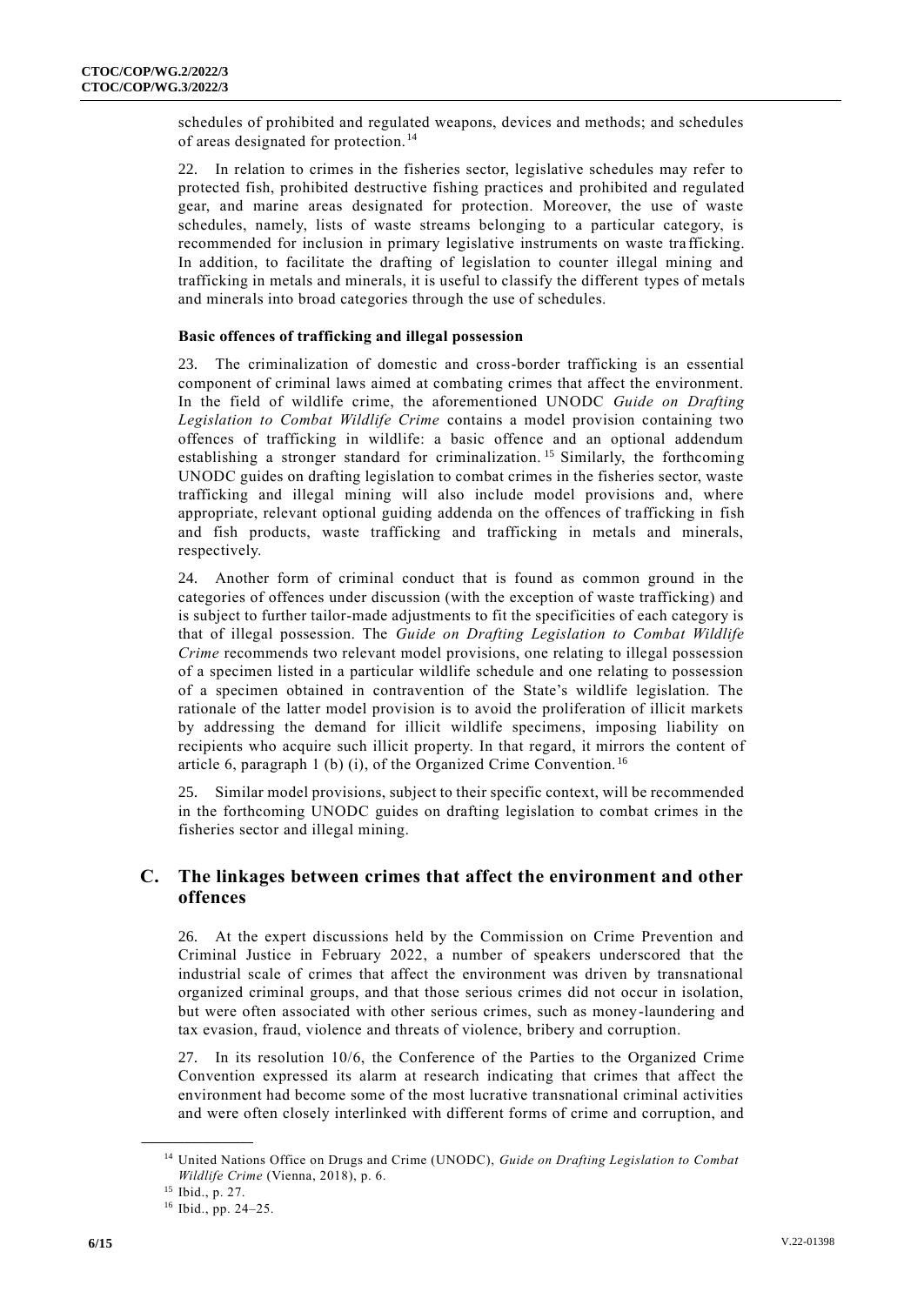that money-laundering and the illicit financial flows derived from them might contribute to the financing of other transnational organized crimes and terrorism.

28. Earlier, in 2019, the Conference of the States Parties to the United Nations Convention against Corruption, in its resolution 8/12, called upon States parties to strengthen anti-corruption frameworks, to promote ethical practices, integrity and transparency, and to endeavour to prevent conflicts of interest, with the aim of preventing corruption as it relates to crimes that have an impact on the environment.

29. Research has found clear indications of the convergence between crimes that affect the environment and other crimes. Some crimes, such as corruption, facilitate crimes that affect the environment, while others, such as financial crime, are by-products. Money-laundering practices can be used to facilitate crimes that affect the environment because they disguise and/or conceal the sources of illeg al proceeds derived from such crimes.<sup>17</sup> Moreover, the analysis of trends and patterns relating to crimes that affect the environment shows that such crimes are also intrinsically linked to organized crime. The connection between crimes that affect the environment and organized criminal groups also indicates links with other forms of trafficking, such as trafficking in drugs and arms. Furthermore, organized criminal groups feed on the illegal workforce, using forced labour to commit crimes that affect the environment.<sup>18</sup> In relation to wildlife crimes, UNODC found that the means of transportation and the routes used, as well as the concealment methods and the logistics involved, were often interlinked with other forms of organized crime. <sup>19</sup>

30. Against this background, it is critical that States adopt appropriate legislative and other measures to address ancillary offences that are interlinked with crimes that affect the environment. In doing so, they can rely on existing penal provisions at the domestic level establishing criminal liability for such offences. With the aim of achieving convergence to the fullest extent possible and/or closing possible legal loopholes, they can further rely on the requirements set forth in the corresponding criminalization provisions of multilateral instruments such as the Organized Crime Convention (arts. 5, 6, 8 and 23) and the Convention against Corruption (the criminalization provisions in chapter III).

31. In conclusion, a key opportunity for stepping up efforts against crimes that affect the environment is offered by enabling the application of existing laws and enforcement and prosecution systems to other forms of serious crime involved and raising the awareness of this opportunity among enforcement entities of Member States<sup>20</sup>

#### **D. Crimes that affect the environment and the notion of "serious crime"**

32. In its resolution 10/6, the Conference of the Parties to the Organized Crime Convention called upon States parties to the Convention to make crimes that affect the environment, in appropriate cases, serious crimes, in accordance with their national legislation, as defined in article 2, subparagraph (b), of the Convention, in order to ensure that, where the offence is transnational in nature and involves an organized criminal group, effective international cooperation can be afforded under the Convention (para. 4).

33. However, at the expert discussions held by the Commission on Crime Prevention and Criminal Justice in February 2022, speakers identified a number of challenges faced in effectively combating crimes that affect the environment, including the lack of prioritization of measures to address such crimes, and the fact that, in many jurisdictions, offences relating to crimes that affect the environment

<sup>17</sup> UNEP, *The State of Knowledge of Crimes*, p. 17.

<sup>18</sup> INTERPOL and UNEP, *Strategic Report: Environment, Peace and Security*, pp. 56–57.

<sup>19</sup> *World Wildlife Crime Report*, pp. 11 ff.

<sup>20</sup> UNEP, *The State of Knowledge of Crimes*, p. XIII.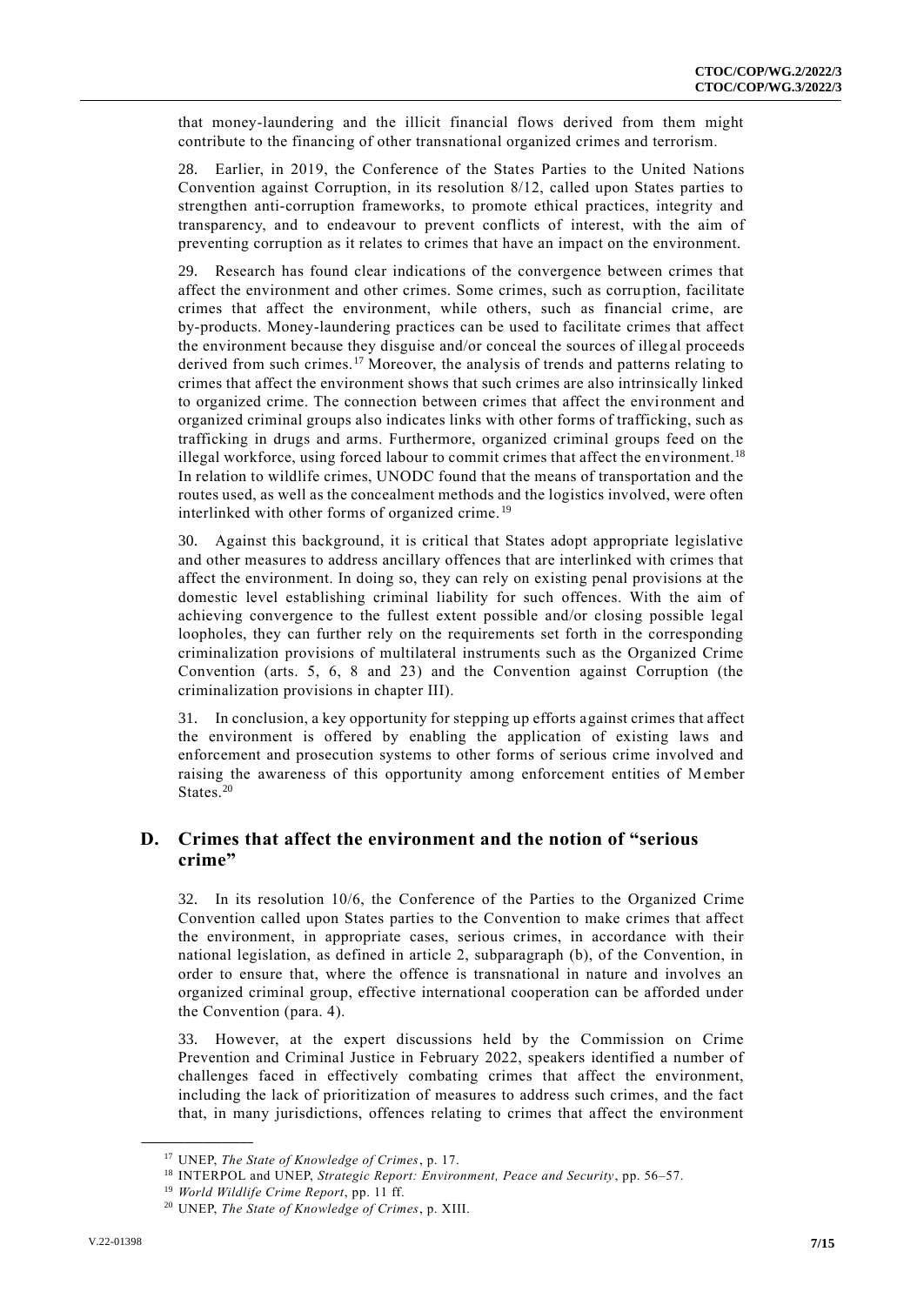were not deemed to be "serious crimes" within the meaning of the Organized Crime Convention, namely, "conduct constituting an offence punishable by a maximum deprivation of liberty of at least four years or a more serious penalty" (art. 2, subpara. (b), of the Convention).

34. The outstanding question is why many States parties to the Organized Crime Convention are not using such tools or concepts to address crimes that affect the environment. The answer likely lies in a combination of a lack of understanding of the nature of these crimes and their broader impact, insufficient prioritization and/or a lack of capacity or resources. Moreover, countries are at different stages of tackling the challenges posed by these crimes and have differing capacities to do so. It is therefore important to continue raising awareness of the added value of, and the benefits offered by, the qualification of an offence as "serious crime", as defined in the Organized Crime Convention, in tackling crimes that affect the environment.

35. Already at the time of adoption of the Organized Crime Convention, the General Assembly referred specifically to, inter alia, illicit trafficking in endangered species of wild flora and fauna, when it expressed its strong conviction, in the preamble to its resolution [55/25](http://undocs.org/A/RES/55/25) of 15 November 2000, that the Convention would constitute an effective tool and the necessary legal framework for international cooperation.

36. The great adaptability and flexibility of the Convention stems from the expansion of its scope of application beyond a predetermined and rigid list of offences.<sup>21</sup> In addition to the offences established in accordance with its provisions and the relevant provisions of its supplementary Protocols, the Convention can also be used to cover existing and emerging crimes, such as those affecting the environment, through the appropriate use of the concept of "serious crime", bearing in mind the level of criminal penalty specified in the definition of serious crime in the Convention (a threshold of maximum deprivation of liberty of at least four years), on the understanding that the offence in question is transnational in nature and involves an organized criminal group (art. 3).

37. Moreover, many crimes that affect the environment meet the requirements of transnationality, as specified in article 3, paragraph 2, of the Convention.

38. Nevertheless, the Convention also requires each State party to criminalize certain conduct even if there is no transnationality or organized criminal group involved. Pursuant to article 34, paragraph 2, of the Convention, offences are to be established in the domestic law of each State party independently of whether they are transnational in nature or involve an organized criminal group, except with regard to the offence of participation in an organized criminal group set out in article  $5.^{22}$  This is of importance because not all crimes that affect the environment are transnational in nature. Relevant legislative responses are not based on a conc eption of crimes that affect the environment as "wrongs against another State", but instead pursue the protection of the environment as an end in itself.

Apart from being instrumental in determining the scope of application of the Organized Crime Convention, pursuant to its article 3, paragraph 1, the notion of "serious crime" is also a central element of the definition of an organized criminal group contained in article 2, subparagraph (a), of the Convention. Furthermore, it is relevant in the establishment of the offence of participation in an organized criminal group (art. 5, para.  $1$  (a) (i) and (b), and para. 3).

40. Determining whether specific offences meet the definition of serious crime is also essential in the context of the criminalization of the laundering of proceeds of crime, as set forth in article 6 of the Convention, which provides that States parties shall include as predicate offences all serious crime as defined in article 2,

<sup>21</sup> UNODC, *Legislative Guide for the Implementation of the United Nations Convention against Transnational Organized Crime* (Vienna, 2016), para. 41 (b).

<sup>&</sup>lt;sup>22</sup> Ibid., paras. 44, 64 and 213. See also conference room paper CTOC/COP/2012/CRP.4, para. 12.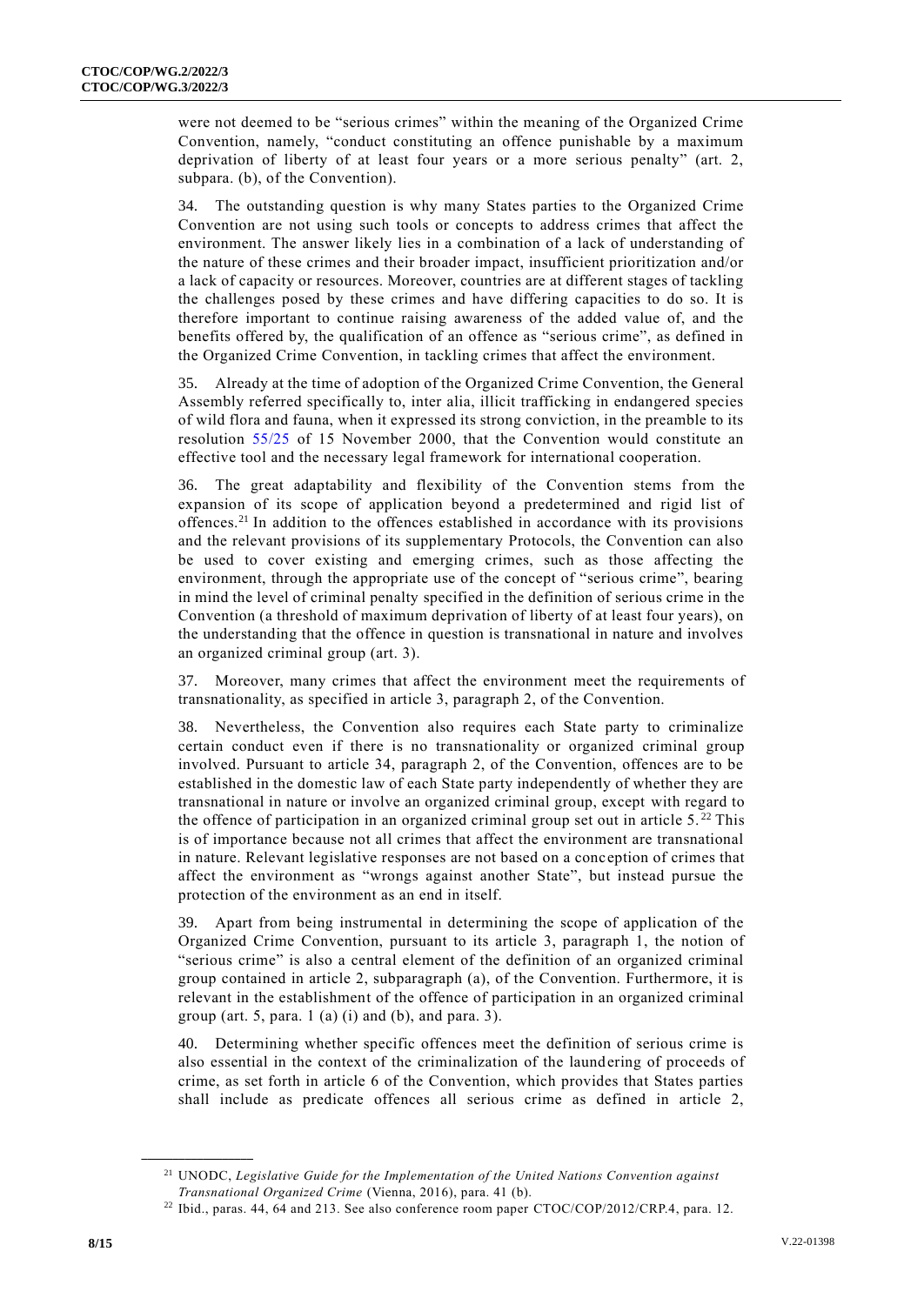subparagraph (b), of the Convention, in addition to the specific offences established in accordance with the Convention (art. 6, para. 2 (b)).

41. Against this background, for the Organized Crime Convention to apply to serious forms of crime that affect the environment, it is necessary that national legislators provide for penalties of maximum deprivation of liberty of at least four years. In addition, in some States, the designation of predicate offences for the purpose of money-laundering legislation is determined by reference to the maximum penalty for the offence in question. In such States, legislative drafters should ensure that the maximum penalties for crimes that affect the environment intended for designation as predicate offences are sufficiently high to meet this threshold.<sup>23</sup>

#### **E. Liability of legal persons**

42. Legal persons may also be involved in crimes that affect the environment and therefore should be held responsible for their culpable actions and omissions. In its resolution 10/6, the Conference of the Parties to the Organized Crime Convention urged States parties to take measures, consistent with their legal principles, to ensure that legal and natural persons involved in transnational organized crimes that affect the environment and related offences covered by the Convention are held accountable (para. 5).

43. The Organized Crime Convention requires States parties to establish a legal framework addressing the liability of legal persons. Article 10, paragraph 1, requires that States parties adopt such measures as necessary to establish the liability of legal persons "for participation in serious crimes involving an organized criminal group". The legal nature of their liability is left to each State to decide. Article 10, paragraph 2, specifies that the liability of legal persons may be criminal, civil or administrative. Article 10, paragraph 3, clarifies that the liability of legal persons must be without prejudice to the criminal liability of the natural persons involved in the offences.

44. The principle that corporations cannot commit crimes (*societas delinquere non potest*) used to be universally accepted. This initially changed in some common law systems. Today, the age-old debate on whether legal entities can bear responsibility for crimes has shifted to the question of how to define and regulate such responsibility. However, national legal regimes remain quite diverse in the ways in which they address the liability of legal persons and how they attribute responsibility or guilt and determine sanctions, with some States resorting to criminal penalties against the organization itself, such as fines, forfeiture of property or deprivation of legal rights, and others employing non-criminal or quasi-criminal measures.

45. The second edition of the *Model Legislative Provisions against Organized Crime* sets out three different ways in which a legal person can be liable for the conduct of its senior officers, including two forms of liability requiring the taking of some active steps on the part of the senior officer (commission of the offence; authorization or permission for the commission of the offence) and one form of liability in situations where there has been a failure of supervision (the concept of "organizational fault"), to reflect the culpability of the organization itself and whether or not the legal person exercised due diligence, without the need to focus on the acts of individual perpetrators (art. 9, para. 4).

#### **F. Jurisdiction**

**\_\_\_\_\_\_\_\_\_\_\_\_\_\_\_\_\_\_**

46. Establishing flexible jurisdiction is particularly important in the context of crimes that affect the environment, as many of them are typically committed across borders or might have an impact across borders. Offenders may also move between States and exploit jurisdictional gaps in States' laws to avoid apprehension and

 $23$  See also Conference of the Parties resolution 10/6, para. 6.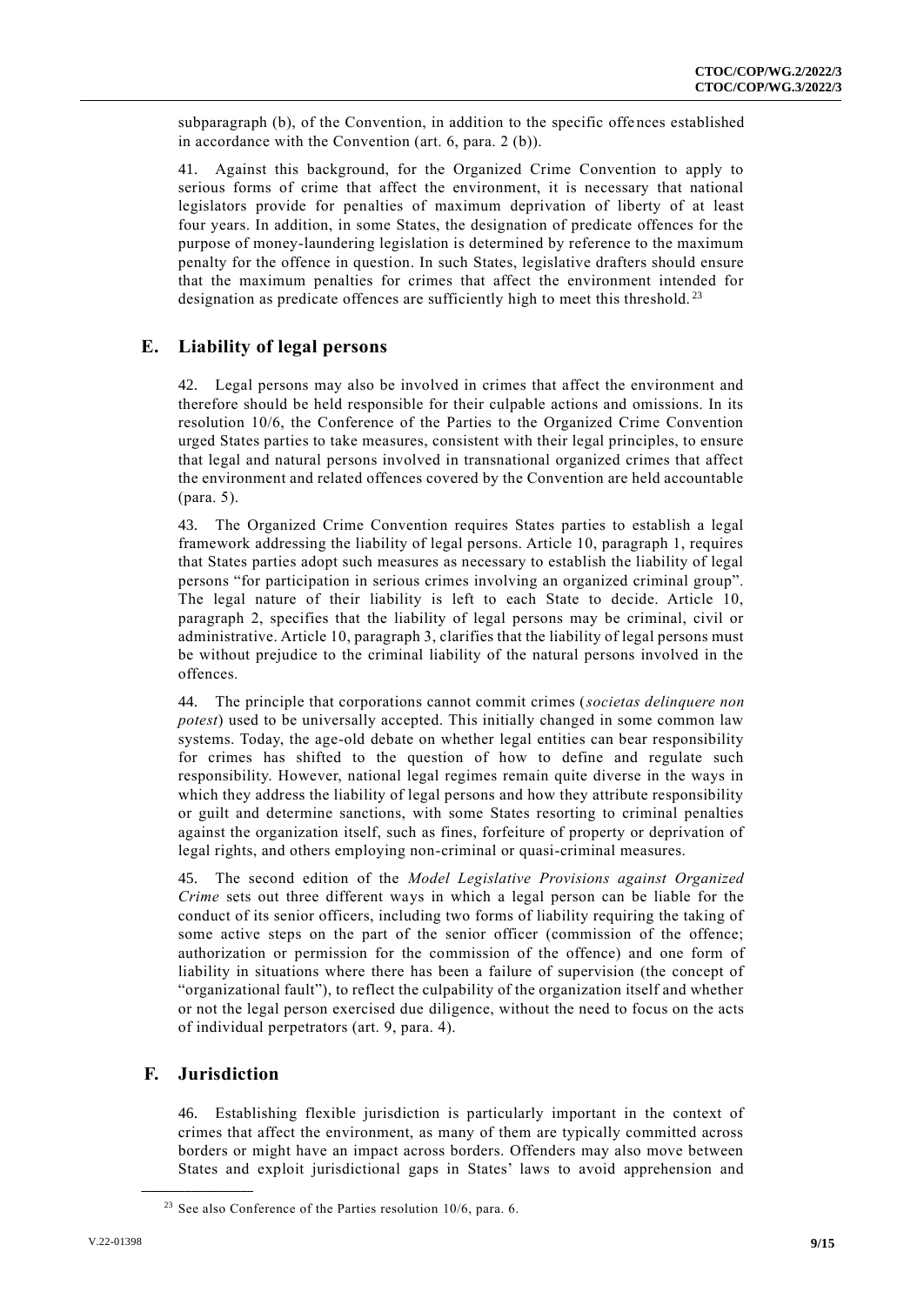prosecution (so-called "forum shopping"). It is therefore important to clearly articulate the jurisdictional bases upon which national courts can determine proceedings for offences involving illegal mining or trafficking in metals and minerals.

47. A State may exercise jurisdiction over acts committed within its territories, including its territorial waters, as well as on board a vessel that is flying its flag or an aircraft that is registered under its laws at the time that the offences are committed (the territoriality principle). This includes the jurisdiction of a State over acts committed outside the State but intended to have a substantial effect within the territory of the State (the objective territoriality principle). The right of States to exercise extraterritorial jurisdiction in a number of circumstances is recognized in international law and includes the jurisdiction of a State over its nationals, even when they are outside its territory (the active personality principle) and the jurisdiction of a State over acts injurious to its nationals (the passive personality principle). Article 15 of the Organized Crime Convention establishes both territorial and extraterritorial jurisdictional bases for offences covered by the Convention, including serious crimes.

48. With particular regard to crimes in the fisheries sector, the varying jurisdictional rights and associated powers and responsibilities of States, in particular coastal, archipelagic and flag States in distinct maritime zones, are regulated by the United Nations Convention on the Law of the Sea and the Agreement for the Implementation of the Provisions of the United Nations Convention on the Law of the Sea of 10 December 1982 relating to the Conservation and Management of Straddling Fish Stocks and Highly Migratory Fish Stocks.

#### **G. Sanctions**

49. Legislation establishing crimes that affect the environment should include appropriate penalties and sentences for the commission of those offences, taking into account the gravity of the offences in question (art. 11, para. 1, of the Organized Crime Convention). Approaches to setting penalties and sentencing offenders vary greatly between States depending on their legal traditions and principles. An issue for further consideration, however, is the need to assess the benefits and advantages of a possible convergence of sanctions in this area. Arguments in favour of such convergence include the following:

(a) Disparities between Member States in terms of sanctioning levels could lead to a "race to the bottom" and to so-called "pollution havens", that is, jurisdictions that attract criminals because of their much lower penalties for acts that cause harm to the environment;

(b) The convergence of sanctions could be needed to signal that many offences affecting the environment are serious crimes and should be treated as such by all competent authorities in the enforcement chain, thereby enjoying all the advantages stemming from this treatment and associated with the application of the provisions of the Organized Crime Convention.

50. As with other penalties for crimes that affect the environment, maximum fines should adequately reflect the seriousness of the offences and be large enough to act as effective deterrents. Compensation and restitution to victims should be given priority over the imposition of such fines. In determining the appropriate value for maximum fines for crimes that affect the environment, legislators should bear in mind that, if such fines are not sufficiently substantial, there is a risk that they will simply be absorbed into the operational costs of engaging in a criminal activity, thus failing to disincentivize criminal conduct. The financial status and capacities of the offender should be taken into account in determining the appropriate sum of any fine. In some cases, a fine alone will not serve as an effective deterrent if not combined with the confiscation of proceeds of crimes and property, equipment and other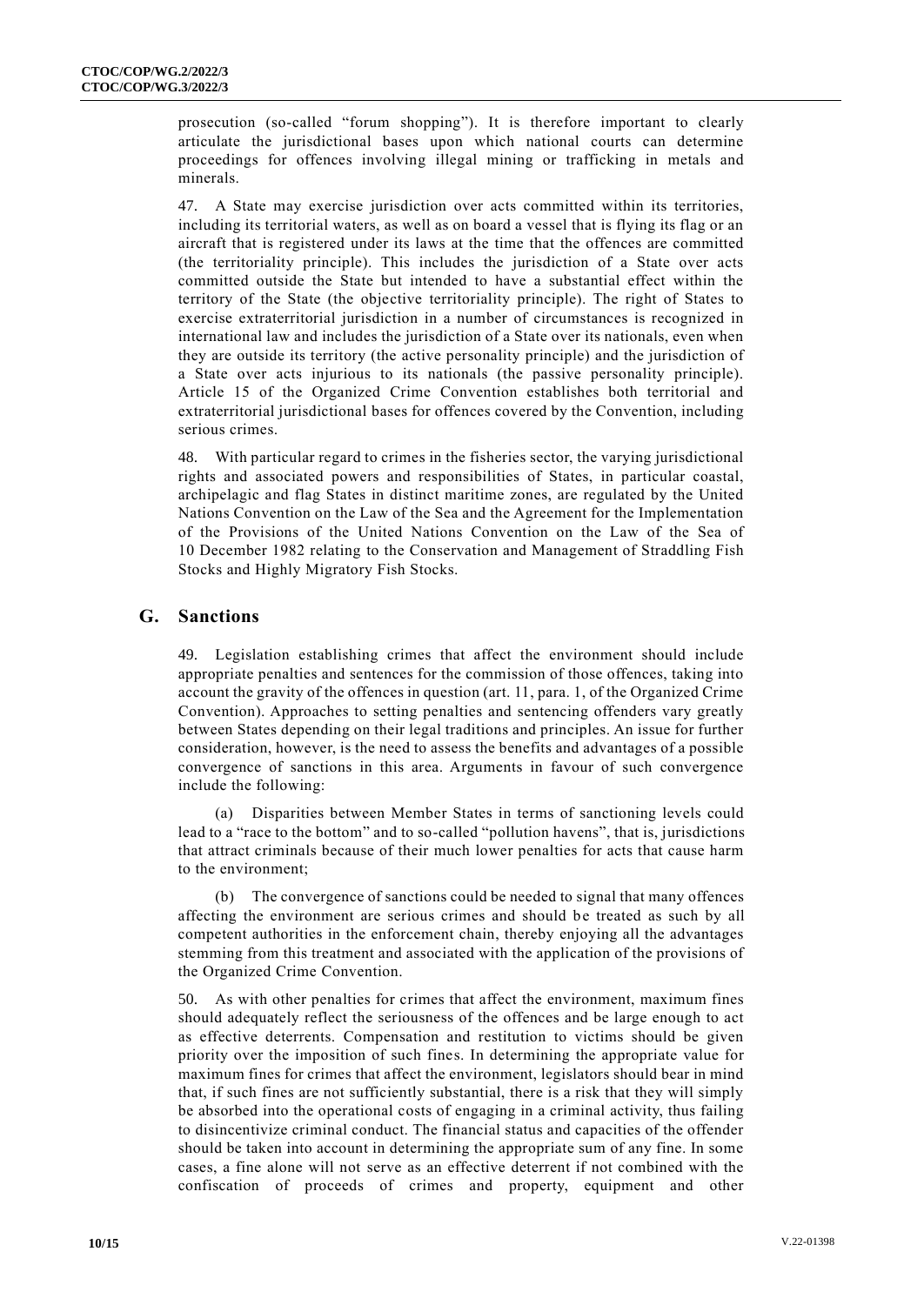instrumentalities used, or destined for use, in criminal offences. Article 12 of the Organized Crime Convention is of relevance in this regard.

51. The overriding consideration in determining appropriate penalties for legal persons involved in crimes that affect the environment is that such penalties (whether criminal or non-criminal, including monetary sanctions) should be effective, proportionate and dissuasive (art. 10, para. 4, of the Organized Crime Convention).<sup>24</sup> Sanctions that may be imposed against legal persons may range from monetary penalties, confiscation of proceeds of crime, adverse publicity and disqualifications, to the disestablishment of the legal person.

## **IV. International cooperation**

#### **A. Added value of the Organized Crime Convention as a legal basis for international cooperation**

52. Considering the transnational nature of most crimes that affect the environment, establishing strong and robust international cooperation mechanisms is a key element in the response to those crimes. At the expert discussions held by the Commission on Crime Prevention and Criminal Justice in February 2022, a number of speakers underlined that the Organized Crime Convention, as well as the Convention against Corruption, provided a common framework for international cooperation, and argued that the political will to prioritize efforts to address crimes that affect the environment was crucial for empowering enforcement agencies to cooperate at the international level.

53. At the same expert discussions, there was extensive debate on a series of operational aspects of international cooperation to combat crimes that affect the environment, including the use and impact of networks and the strengthening of international inter-agency cooperation and capacity-building. In an effort to constructively supplement that debate, the present background paper highlights a number of selected legal aspects pertaining to the practical application of the Organized Crime Convention in the field of international cooperation in criminal matters that have an impact on the fight against crimes that affect the environment.

54. The provisions on international cooperation of the Organized Crime Convention are aimed at playing a key role in promoting international cooperation in criminal matters, both as a means for increased convergence and a way of filling possible legal gaps, where no bilateral or multilateral agreement exists between countries seeking to cooperate  $(CTOC/COP/WG.3/2015/3,$  para. 20).<sup>25</sup>

55. In relation to international cooperation to combat existing and emerging forms of transnational organized crime, including crimes that affect the environment, the concept of "serious crime", as defined in the Convention, in particular enables the use of the international cooperation provisions of the Convention for forms and dimensions of transnational organized crime that meet the requirements of the definition contained in article 2, subparagraph (b), of the Convention. <sup>26</sup>

#### **B. Extended scope of application of articles 16 and 18 of the Organized Crime Convention**

56. Another advantage of the Convention is the extended scope of application of its international cooperation provisions. Article 16, on extradition, also applies to serious crime involving an organized criminal group, where "the person who is the subject of

<sup>&</sup>lt;sup>24</sup> See also Conference of the Parties resolution 10/6, para. 5.

<sup>25</sup> See also Conference of the Parties resolution 10/6, para. 4.

<sup>26</sup> See UNODC, *Digest of Cases of International Cooperation in Criminal Matters Involving the United Nations Convention against Transnational Organized Crime as a Legal Basis* (Vienna, 2021), p. 5.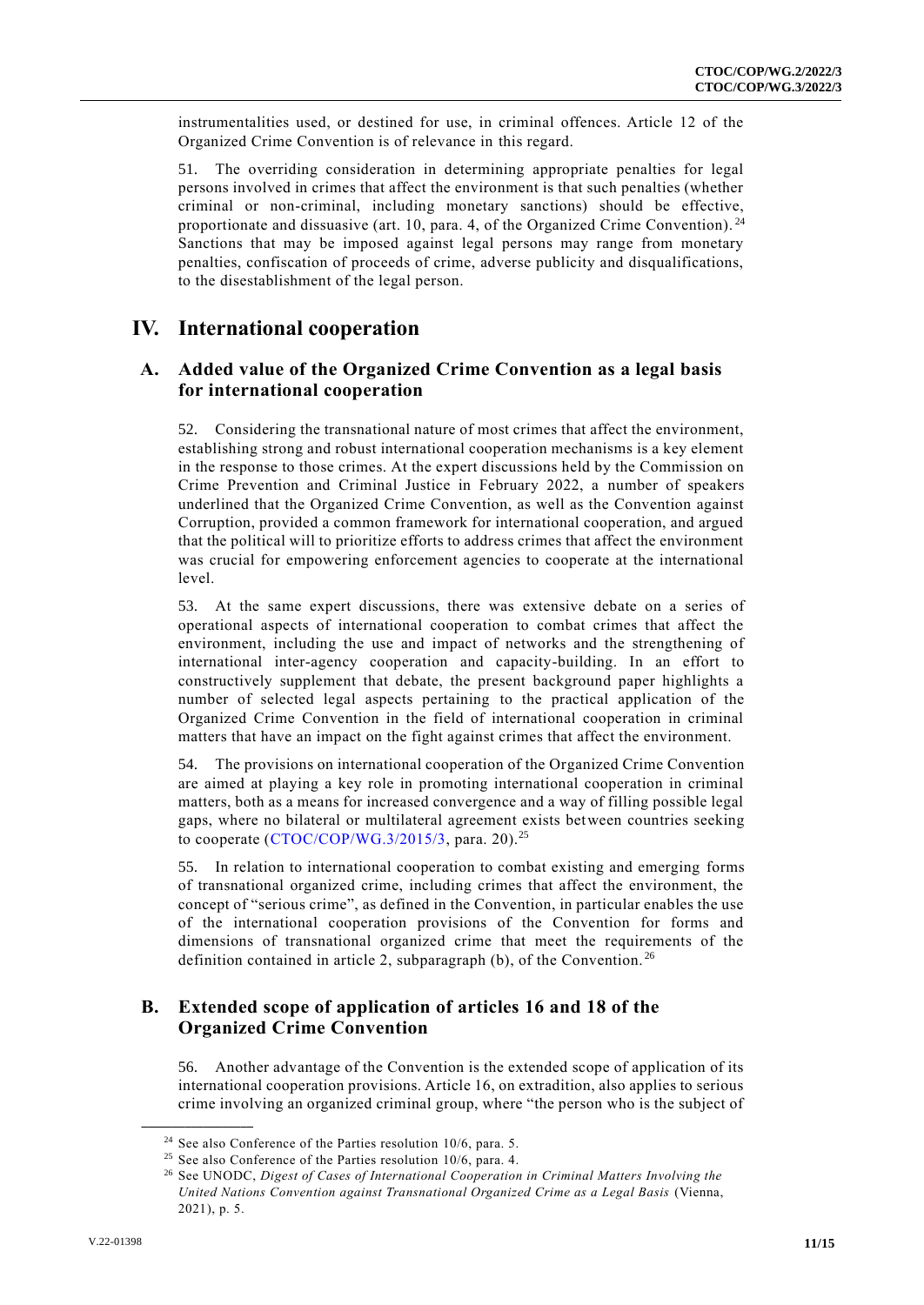the request for extradition is located in the territory of the requested State party". Therefore, the condition of transnationality of the offence, as described in article 3, paragraph 2, is not strictly necessary for the application of article 16. This would allow competent authorities to seek extradition of offenders also in cases involving crimes that affect the environment that have been committed within national borders, provided that the persons sought are in the territory of the requested State.

57. Furthermore, under article 18, on mutual legal assistance, States parties are required to afford one another the widest measure of mutual legal assistance in investigations, prosecutions and judicial proceedings in relation to the offences covered by the Convention, including serious crimes, where the requesting State party has reasonable grounds to suspect that the offence is transnational in nature and that it involves an organized criminal group. This allows for assistance to be provided at early phases of investigations, when the evidentiary basis of the commission of offences, particularly crimes that affect the environment, may still be weak [\(CTOC/COP/WG.3/2015/3,](http://undocs.org/CTOC/COP/WG.3/2015/3) para. 31).

#### **C. Crimes that affect the environment as extraditable offences**

58. A key legal issue with regard to extradition is the designation of crimes that affect the environment as extraditable offences. Some of these crimes may not be deemed by a State to be sufficiently serious to warrant extradition. This is a matter for each State to determine in accordance with its legal system and requirements. For those offences potentially warranting extradition, States need to ensure that they are considered as such under the domestic law of the State and under its bilateral and multilateral extradition treaties. How this can be implemented will depend on the method for designation of extraditable offences used by the State in question.

59. Two approaches have historically been used for designating offences as extraditable offences: the "list approach" and the "minimum penalty approach". States using the list approach would need to ensure that crimes affecting the environment that warrant extradition are included in lists of extraditable offences in relevant bilateral and multilateral extradition treaties and in any relevant implementing legislation. In contrast, States using the minimum penalty approach need to ensure that crimes affecting the environment meet the minimum penalty threshold for extradition under their bilateral and multilateral extradition treaties and their extradition legislation.<sup>27</sup>

60. If the request for extradition includes separate serious crimes, some of which do not meet the requirement under article 16, paragraph 1, that an organized criminal group be involved, article 16, paragraph 2, allows States parties to apply the article on extradition to those serious offences as well. Thus, article 16, paragraph 2, enables, but does not oblige, the requested State to deal with all of the alleged offences involving the same alleged offender or offenders, in addition to the offences set forth in article 16, paragraph 1, in the same procedure. <sup>28</sup> Although States parties are under no obligation to extradite for these separate serious offences, they are encouraged to do so.

#### **D. Dual criminality in extradition proceedings**

61. The dual criminality requirement is a deeply ingrained principle of extradition law and is expressly provided for in article 16, paragraph 1, of the Organized Crime Convention. With regard to extradition requests relating to serious crimes, where

<sup>27</sup> See, in relation to wildlife crimes and extradition, UNODC, *Guide on Drafting Legislation to Combat Wildlife Crime*, p. 50.

<sup>28</sup> UNODC, *Legislative Guide*, para. 513.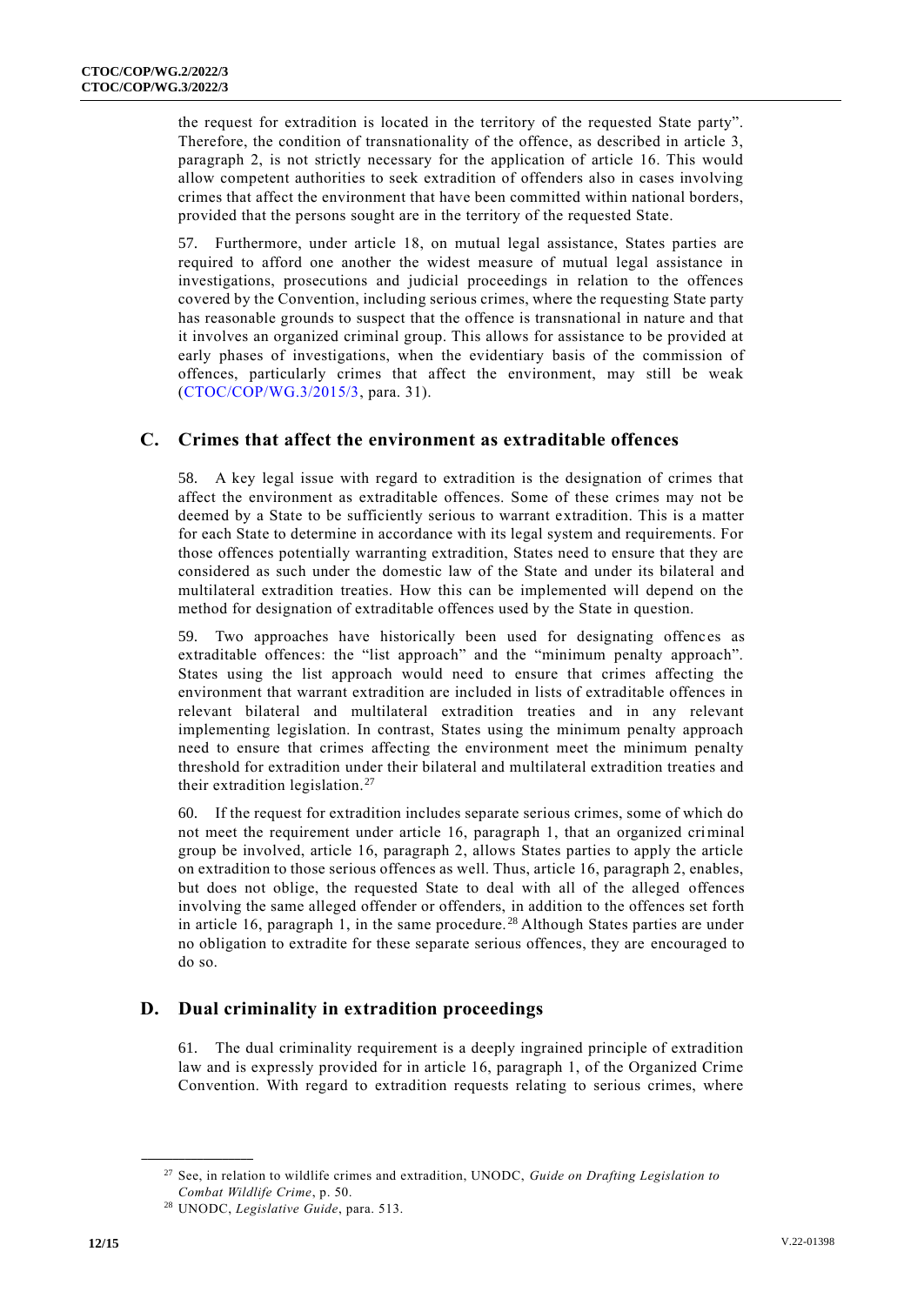States parties are not required to criminalize the same conduct, no obligation to extradite arises unless the dual criminality requirement is fulfilled.<sup>29</sup>

62. An important point, including with regard to the complexity of crimes that affect the environment, is that the legal denomination of the offence in question need not be identical for the purposes of determining the fulfilment of dual criminality in the cooperating States, since the laws of those States cannot be expected to coincide on that point. Instead, the conduct underlying the offence is the crucial factor; it should be defined as criminal under the laws of both States. There has been growing recognition of this interpretation in recent years and it has been reflected in an international normative instrument (art. 43, para. 2, of the Convention against Corruption).

#### **E. Mutual legal assistance involving legal persons**

63. In accordance with article 18, paragraph 2, of the Organized Crime Convention, mutual legal assistance shall be afforded to the fullest extent possible under relevant laws, treaties, agreements and arrangements of the requested State party with respect to investigations, prosecutions and judicial proceedings in relation to offences for which a legal person may be held liable in accordance with article 10 of the Convention.

64. The establishment of criminal liability for legal persons in different jurisdictions through specific legislation or modifications to criminal codes seems to have a positive impact on the scope of cooperation that could be provided in the context of mutual legal assistance, including in relation to combating crimes that affect the environment. By contrast, a failure to enact legislation establishing the criminal liability of legal persons may pose a challenge to mutual legal assistance in cases involving crimes that affect the environment, as States parties may also decline to render mutual legal assistance on the ground of absence of dual criminality (art. 18, para. 9, of the Convention). This may result in obstacles to cooperation, to the extent that assistance is not provided on the basis of reciprocity,  $30$  and may also be linked to the existence of certain grounds for refusal of requests for mutual legal assistance, for example, a prohibition by the domestic law of the requested State on carrying out the action requested had it been subject to domestic proceedings (see art. 18, para. 21 $(c)$ ).<sup>31</sup>

65. The country reviews carried out within the framework of the Mechanism for the Review of Implementation of the Convention against Corruption offered useful feedback on national approaches when focusing on the implementation of the corresponding provision of article 46, paragraph 2, of the Convention against Corruption. The majority of countries under review confirmed that they could gran t assistance in relation to offences for which legal persons could be held liable. The status of the implementation of article 46, paragraph 2, appeared more uncertain in countries under review that had not established the criminal liability of legal perso ns domestically or had established it only in respect of specific offences, such as

<sup>29</sup> Ibid., para. 473.

<sup>&</sup>lt;sup>30</sup> In one survey of European Union member States, 32 per cent of requesting and 21 per cent of requested States reported having experienced difficulties in relation to mutual legal assistance, owing to non-recognition of the criminal liability of legal persons. See Gert Vermeulen, Wendy De Bondt and Charlotte Ryckman, *Liability of Legal Persons for Offences in the EU*, Institute for International Research on Crime Policy Series, vol. 44 (Antwerp, Belgium, Maklu, 2012).

<sup>&</sup>lt;sup>31</sup> For the sake of comparison, the Convention against Corruption includes a general principle in its article 43, paragraph 1, enabling States parties to consider assisting each other in investigations and proceedings in civil and administrative matters relating to corruption. This principle may facilitate cooperation even in cases where the liability of legal persons is only of a civil and/or administrative nature. See Dimosthenis Chrysikos, "Mutual legal assistance", in *The United Nations Convention against Corruption: A Commentary*, Cecily Rose, Michael Kubiciel and Oliver Landwehr, eds., Oxford Commentaries on International Law Series (Oxford, Oxford University Press, 2019), pp. 445–446.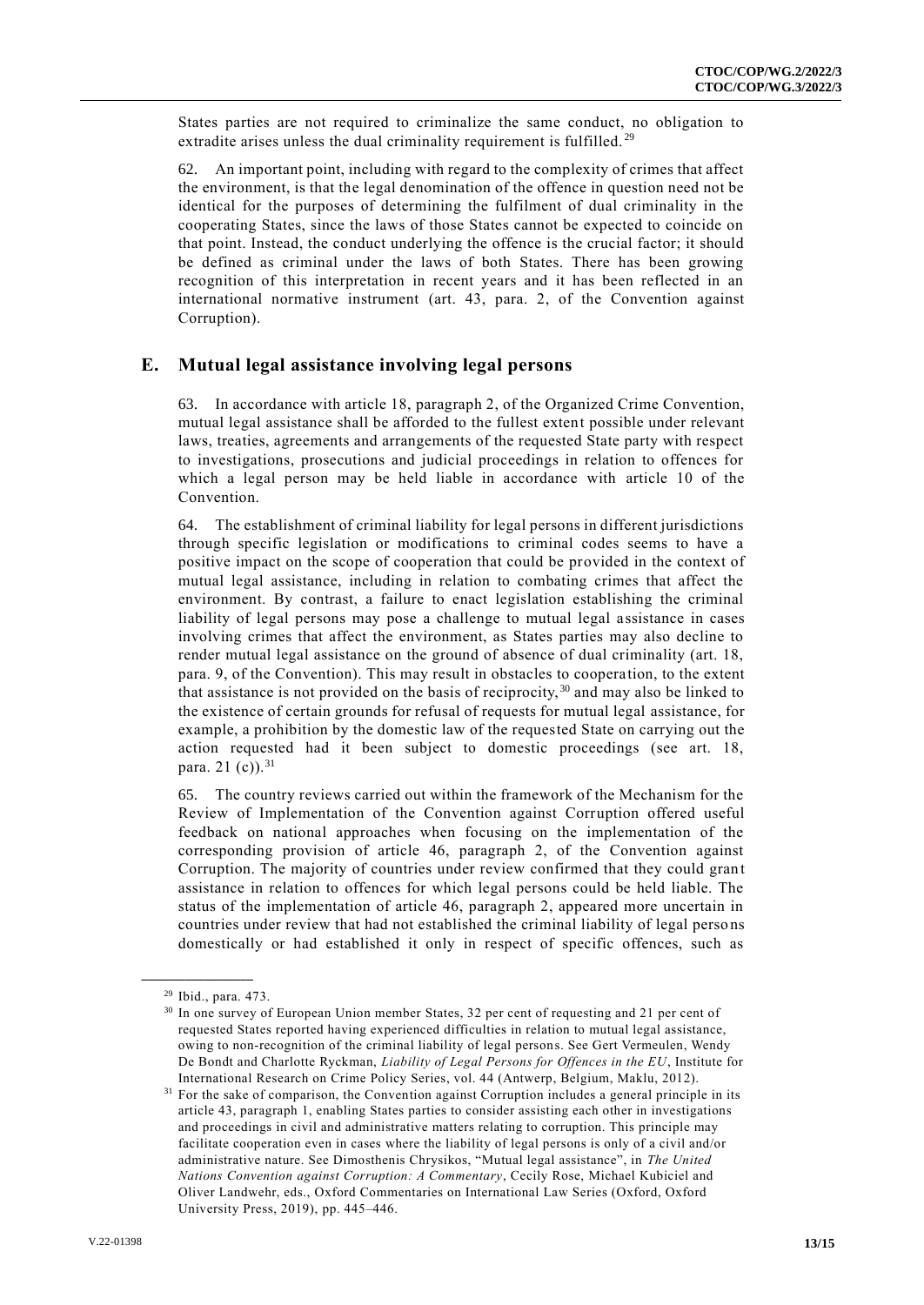money-laundering. However, a number of countries that could not hold legal persons criminally responsible confirmed that they could grant mutual legal assistance for offences involving legal persons, normally on the basis of the direct application of the Convention or another treaty.<sup>32</sup>

### **F. Conflicts of jurisdiction and transfer of criminal proceedings**

66. In accordance with article 21 of the Organized Crime Convention, States parties are to consider the possibility of transferring to one another proceedings for the prosecution of an offence covered by the Convention in cases where such transfer is considered to be in the interests of the proper administration of justice, in particular in cases where several jurisdictions are involved, with a view to concentrating the prosecution.

67. The transfer of proceedings offers responses to problems posed by concurrent jurisdictions and the resulting plurality of criminal proceedings, which are particularly inherent in cases involving criminal activities of a transnational nature, such as those affecting the environment. At the international level, the potential for multiple legal proceedings is greatly increased. The effective coordination and handling of multiple legal proceedings is important for a number of reasons, including the consideration of the principle of *ne bis in idem* (double jeopardy) [\(CTOC/COP/WG.3/2017/2,](https://www.unodc.org/documents/treaties/International_Cooperation_2017/V1705658_E.pdf) para. 9).

68. As the transfer of criminal proceedings is associated with ways to overcome challenges posed by conflicts of jurisdiction and the existence of multiple proceedings, the combined consideration of article 21 and article 15 (on jurisdiction) of the Convention may prove to be useful in cases involving transnational crimes that affect the environment.

## **G. Joint investigations**

69. As crimes that affect the environment are often transnational in nature, joint investigations between the competent authorities of two or more States can prove to be more effective in dismantling organized criminal groups, especially in complex cases. Article 19 of the Organized Crime Convention requires States parties to consider concluding agreements or arrangements with other States to establish frameworks for conducting joint investigations. In the absence of such frameworks, joint investigations may be undertaken by agreement on a case-by-case basis.

70. At the expert discussions held by the Commission on Crime Prevention and Criminal Justice in February 2022, one of the challenges identified was the lack of international cooperation to combat crimes that affect the environment, including with regard to joint financial investigations and the confiscation of assets. In addition, many speakers underscored the importance of strengthening international cooperation, and of the exchange of information and intelligence, as well as the setting up of joint investigations with incisive investigation tools and clear and fast procedures for confiscation. The necessity for specific arrangements to tackle challenges encountered in joint financial investigations was brought to the attention of the Working Group on International Cooperation in the recent past (see  $CTOC/COP/WG.3/2020/2$ , para. 57) and was also emphasized at the policy level.<sup>33</sup>

<sup>32</sup> UNODC, *State of Implementation of the United Nations Convention against Corruption:* 

*Criminalization, Law Enforcement and International Cooperation* (Vienna, 2015), p. 225.

<sup>&</sup>lt;sup>33</sup> Conference of the Parties resolution 10/6, para. 9.